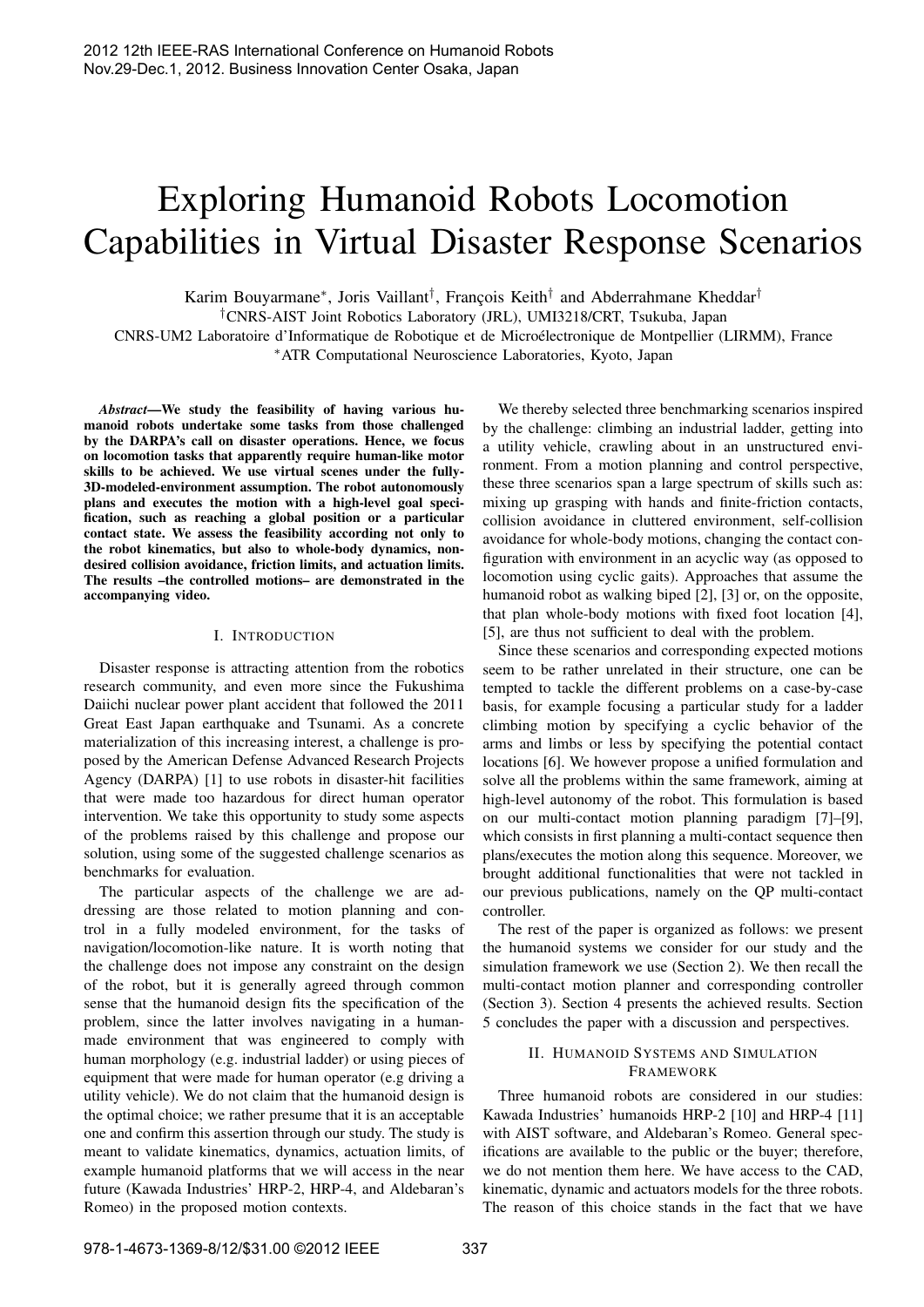access to the real platforms currently (HRP-2) or in the near future (HRP-4, Romeo).

As a simulation framework, we are using AMELIF [12], an integrated C++ object-oriented software that we developed as independent modules of the main components necessary for interactive simulation of robotic and virtual humanoids. Contact forces are computed using collision-detection modules with constraints-based methods and can be used in interactive force feedback devices. All the components of our multicontact planner build on the set of basic robotic routines implemented in AMELIF. Fig. 1 illustrates the three robot models loaded by the AMELIF visualizer.



Fig. 1. The humanoid robot models as loaded by AMELIF. From left to right: Kawada Industries' HRP-2 and HRP-4 and Aldebaran's ROMEO.

The scenarios that we consider in this paper, and according to the DARPA description [1], they correspond to:

- *•* from task 1: ingress/egress a car model suggested as potential candidate by the call (Polaris' RANGER RZR S 800);
- from task 2: crawl about a rubble;
- *•* from task 5: climb an industrial ladder.

In these scenarios, we first define the allowed contact areas on the robots and the environment. Then we define the initial posture and contacts for the robot. Eventually, we also define *milestone configurations* in different ways. They can be the outcome of a guide path planner considering the robot as a free-flyer (i.e. without contact); they can be given by the user through tele-programming interfaces [13]; or they can be learned from motion capture data. Then the contact planner is run, and upon success provides the sequence of multi-contact transitions through which the robot goes to achieve the given task-goal. The sequence of multi-contact transitions is then given to the multi-contact motion controller that achieves the sensory closed-loop motion under a finite state-machine that triggers each phase in conjunction with sensory events. The multi-contact motion controller is tested in some case studies with perturbations (the robot is hit during the motion) or assuming simple geometry uncertainties, such as the actual new contact support not being configured at the position assumed in the multi-contact planning phase.

#### III. METHOD OF RESOLUTION

To solve the problems at hand we use our multi-contact planning framework [7], that we recall in this section. This framework gathers four interrelated main components.



Fig. 2. Global view of the multi-contact planner with the four modules: (1) the Guide path planner plans path of the free-floating humanoid and output milestone configurations, (2) the multi-contact search algorithm explores possible contact supports and transition, thanks to (3) the physicsconstrained inverse kinematics (IK) solvers, it is able to keep only viable postures of the contact configuration and humanoid postures. The latter three components result in a sequence of multi-contact transitions and configurations that are sent to the multi-contact motion controller to be realized by the humanoid robot in the real environment.

## *A. Guide path planner*

The purpose of the guide path planner is to avoid local minima during the greedy multi-contact search phase [14]. The guide path planner considers the robot as free-floating in the 3D workspace, so as to be able to readily use existing path planning algorithms (RRTs or PRMs) only adapting the random sampling method to the particular need of our framework. Every sampled configuration of the robot –biased toward some reference human-like postures such as standing or sitting postures and toward some reference orientation of the free flyer– is projected close to the environment components ("obstacles" as considered by the path planner, but "contact supports" as considered by the multi-contact motion planer) with a rough approximation of static equilibrium criterion. The resulting path in the C-space is not meant to be physical, the robot cannot execute it since it is floating in the free-space along the path, but it is used as a guide for the multi-contact search phase.

We use a linear-interpolation "steering method" (interpolation method between sampled configurations). The guide path is thus piecewise linear, and we store the interpolated configurations along the path as a sequence of *milestone configurations*.

#### *B. Physics-constrained IK solver*

The purpose of this component of the framework is to generate a posture of the robot that meets some goal contact locations [15]. The robot is initially floating in the free-space, and an optimization process brings the bodies of the robot to the desired contact locations. The posture is constrained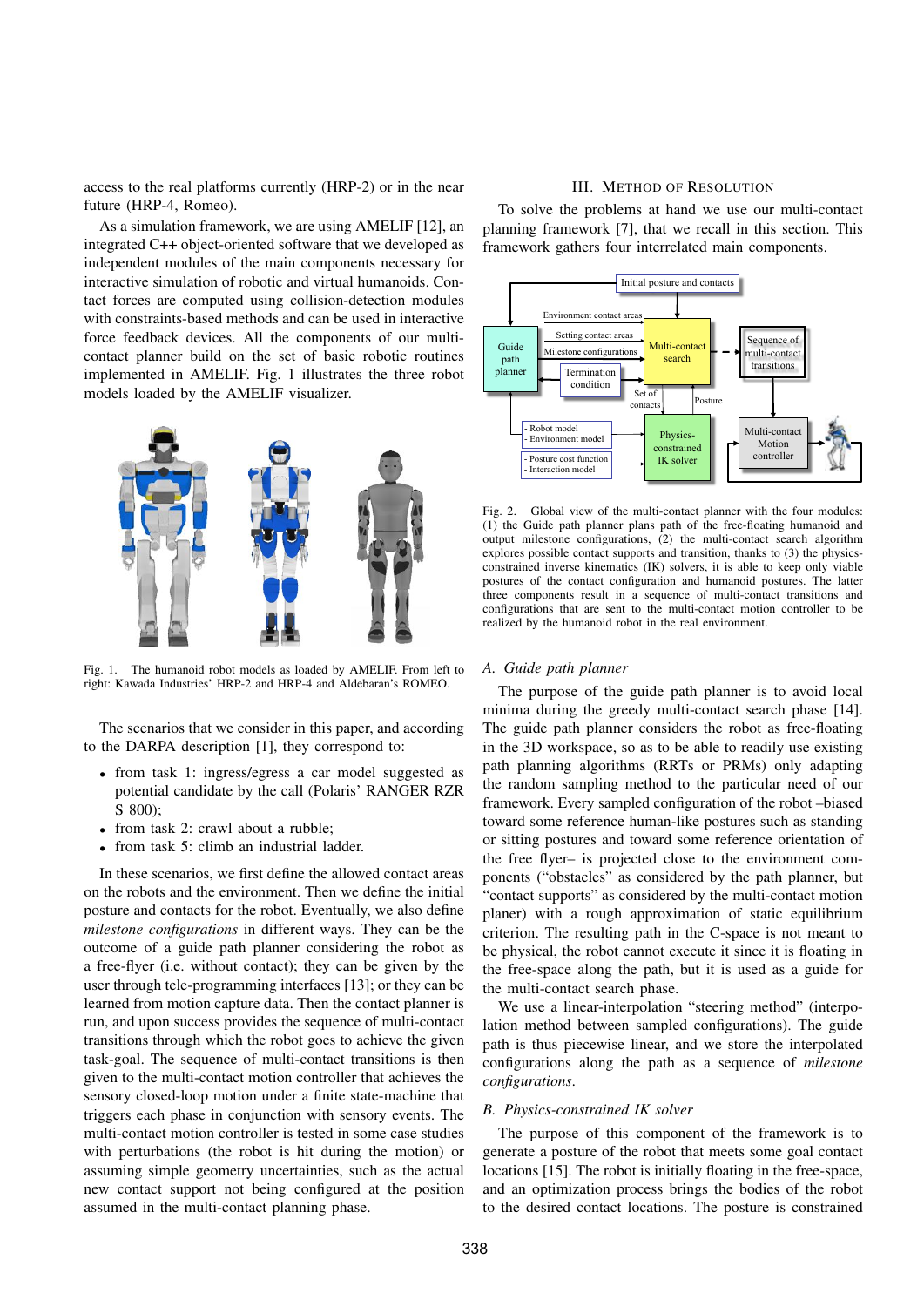by static-equilibrium condition (under gravity, contact forces, and actuator torques) and by actuation torque limits. It should avoid any undesired collision (except the desired contacts), avoid self-collision, and remains within joint limits. Contact forces should lie within their static friction cones.

We define three types of contacts: (i) regular contacts, (ii) zero-force contact, in which the robot should position its contact body and is not allowed to exert a contact force on it, and (iii) floating zero-fore contacts, in which we do not specify the exact location on the environment contact surface.

To solve all these constraints simultaneously, we express the optimization problem in terms of variables of both the configuration (6D floating-base and joint angles) and the contact forces of the regular contacts. We then express the constraints as non-linear equalities and inequalities on these variables, and provide algorithms for gradient derivations. For the inequality constraint describing the collision avoidance to be continuously differentiable, we use a collision detection algorithm that defines an inter-penetration distance (GJK algorithm), and cover the bodies of the robot with strictly convex bounding volumes [17] [18].

The cost function we aim at optimizing depends upon the context of the multi-contact search algorithm as follows.

#### *C. Multi-contact search algorithm*

This algorithm finds a sequence of multi-contact transitions between the initial and goal configurations of the robot [16] [8]. It is a best-first search algorithm on set of contacts. We successively target as a goal configuration each of the milestone configurations provided by the guide path planning component, until reaching the last goal configuration; which is the last milestone.

- Initialize a search tree and priority queue (ordered by the distance to goal) with the initial contact set.
- *•* Enter the following loop
	- Pop best element (contact set) of the priority queue, according to the cost function (distance to goal)
	- For all possible(/allowed) matches of a robot contact surface with an environment contact surface:
		- ∗ Define a zero-force floating contact between the two surfaces, add this contact to the current best contact set, and call the IK solver, with the cost function defined so as to minimize the distance to the currently targeted milestone configuration, and an additional weighted component that minimizes the distance of the floating-contact body to its position at the milestone. This allows to position the floating contact and turns it into a regular contact in future iterations.
		- ∗ If the IK solver succeeds, push the new contact set into the priority queue, add it to the tree as a son of the current best contact set, and store along the generated configuration as a transition configuration for the new contact set.
	- For each existing contact that is already in the current best contact set:
- ∗ Remove this contact from the current best contact set by turning it into a zero-force contact, and call the IK solver with the cost function that minimizes the distance to the currently targeted milestone configuration in the C-space.
- ∗ If the IK solver succeeds, push the new contact set (i.e. without the removed contact) into the priority queue, add it to the tree as a son of the current best contact set, and store along the generated configuration as a transition configuration for the new contact set.
- *•* Enter new iteration of the loop until the robot is close enough to the final configuration.
- *•* Extract from the tree the sequence of contact transitions, and corresponding configuration transitions.

The surfaces that are defined on the robots include feet surfaces, hand palm surfaces, hand side surfaces, etc. The surfaces on the environment include the floor surfaces, ladder rungs, vehicle seat, floor, and steering wheel surfaces, etc. Some of these surfaces (robot hand palm, ladder rung, steering wheel) are tagged as being *bilateral*. When a contact is considered in the search algorithm that matches two bilateral surfaces, then the contact is said to be bilateral, and the corresponding friction cone constraint on the contact forces is dropped by the IK solver.

#### *D. Multi-contact motion controller*

This component generates the final motion that interpolates the sequence of contact transitions and configuration transitions. A previous version of this controller is described in [9]. The motion is constrained by the free-floating wholebody dynamics of the humanoid robot (please note that we do not use a reduced model such as inverted pendulum since the motions we aim at are more general than biped walking). In this new version of the controller, we add avoidance of nondesired self-collisions and collisions with the environment.

To solve these constraints in real-time, we formulate at every control iteration a linear-quadratic optimization program (QP) as follows. Given the current (fed-back) state  $(q, \dot{q})$ , let  $(\tau_i)_i$  denote a set of tasks (we describe later how we choose these tasks) with respective weights  $(w_i)_i$ , Jacobians  $(J_i)_i$ , and stiffnesses  $(k_i)_i$ . The multi-task controller solves the quadratic cost function

$$
\min_{\ddot{q}, f, u} \sum_{i} w_{i} \| \overbrace{J_{\tau_{i}} \ddot{q} + J_{\tau_{i}} \dot{q}}^{\ddot{\tau}_{i}} + 2 \sqrt{k_{i}} \dot{\tau}_{i} + k_{i} \tau_{i} \|^{2}, \qquad (1)
$$

under the following constraints that are linear in  $(\ddot{q}, f, u)$ 

*•* Whole-body dynamics equation of the robot

$$
M(q)\ddot{q} + N(q,\dot{q}) = S u + J^T f, \qquad (2)
$$

with  $S$  being a selection matrix for the actuated joints in q (i.e. excluding the 6D free-flying base) and  $J$  is the Jacobian of the contacts of the current contact set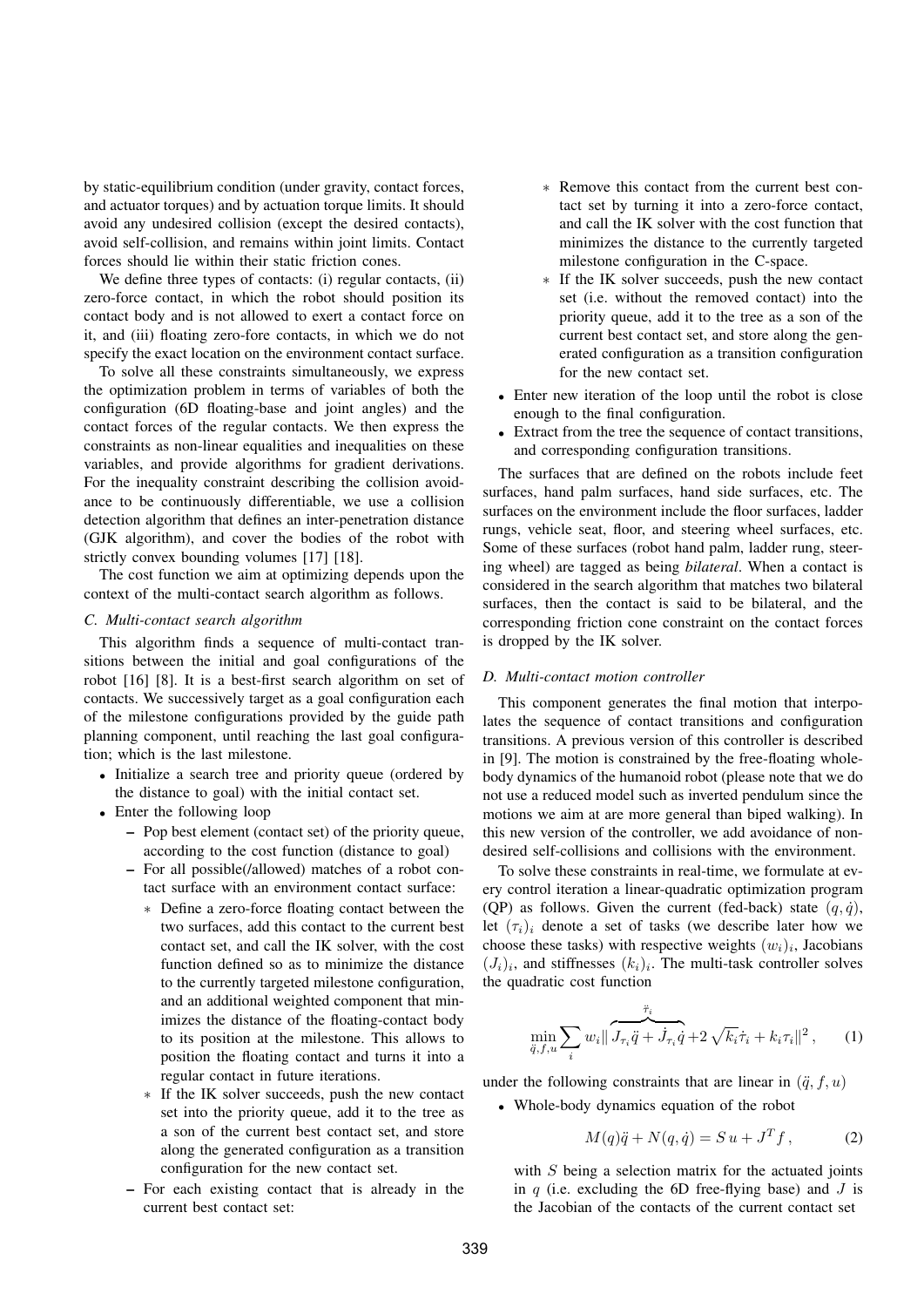• Non-sliding contact condition

$$
J\ddot{q} + \dot{J}\dot{q} = 0 \tag{3}
$$

*•* Actuation torque limits

$$
-u_{\max} \le u \le u_{\max} \tag{4}
$$

*•* Contact forces f within *linearized* friction cones with generators K.

$$
f = \lambda^T K, \lambda \ge 0.
$$
 (5)

This constraint is dropped for bilateral contacts (between two bilateral-tagged surfaces).

• Collision-avoidance between bodies  $\beta$  of the robot and obstacles  $\mathcal O$  of the environment based on a velocitydamper formulation

$$
\dot{d} + \bar{t}\,\ddot{d} \ge \xi \frac{d - d_s}{d_i - d_s} \tag{6}
$$

with

- d the distance between  $\beta$  and  $\beta$  with respective witness points  $p_B$  and  $p_O$
- $-d_s$  the security distance, i.e. the distance under which we consider that collision happens
- $d_i$  the influence distance, i.e. the distance threshold from which the damping in activated
- $\xi$  a damping coefficient
- $\bar{t}$  the control time step.

This constraint is linear in  $\ddot{q}$  according to the following derivations

$$
\dot{d} = \mathbf{n}^T J_{p\beta} \dot{q} \tag{7}
$$

$$
\ddot{d} = \mathbf{n}^T \left( \dot{J}_{p_B} \dot{q} + J_{p_B} \ddot{q} \right) \tag{8}
$$

with **n** the unit vector from  $p_{\mathcal{O}}$  to  $p_{\mathcal{B}}$ .  $J_{p_{\mathcal{B}}}$  is the Jacobian at the point *fixed in the body frame* that instantaneously coincides with  $p_B$ .

• Self-collision avoidance constraints between bodies  $B_1$ and  $\mathcal{B}_2$  handled similarly by replacing in the above  $J_{p_B}$ with  $J_{p_{\mathcal{B}_1}} - J_{p_{\mathcal{B}_2}}$ .

The set of tasks  $(\tau_i)_i$  is chosen by a finite-state machine (FSM). The FSM is composed of two meta-states and acts along the sequence of steps (sequence of contact transitions and contact configurations) as follows.

- If the current step removes a contact, then we specify one CoM task to track the 3D position of the CoM at the next transition configuration, and one whole-body joint task to track the angles of the joints at the next transition configuration.
- *•* If the current step adds a contact, then we define the same two tasks, and additionally a contact-body task to track the position of the contact body at the next transition configuration. This allows the contact-body to be steered along way points to avoid local minimums possibly caused by the velocity-damper formulation of the collision-avoidance constraint.

Special states of the FSM allows fine control of the endeffector in case of bilateral contacts that were only roughly approximated in the previous phases (states "open gripper", "close gripper", "position gripper", "remove gripper"). Finally, we can either integrate  $\ddot{q}$  output by the controller to generate the motion, or feed  $u$  output by the controller to a torque-controlled dynamics simulator.

### IV. RESULTS

First of all, the three robots are covered by the STP-BV bounding volume [17] [18] which allows  $C<sup>1</sup>$  distance computation to be used in collision avoidance constraints. The distance is computed at each phase of the planner or the controller for predefined pairs of each of the robots's body (self-collision avoidance) and for neighborhood surroundings. Their models together with that of the environment are passed to our multi-contact framework.

Then the scenarios are solved first by the multi-contact planner. The latter outputs contact supports and transitions for each problem. For each solution, the controller was able to generate the motion as is demonstrated in the accompanying video and the selected snapshots from the simulation Figs 3, 4, 5.

In order to assess the ability of the controller to handle perturbation (robustness) and light uncertainties (adaptation), we dropped a 2kg box on the robot and added an offset in the position of some contact support hurdles. That is, the position of some contact spots for the QP controller, is different from that used in the planning. The latter uncertainty, results in a contact made before the expected location or doesn't occur when the robot reaches the expected contact's location. In the first case, the robot has to stop the motion and the FSM takes appropriate measures to trigger the next transition phase. In the second case, the robot has to continue the (guarded) motion until it meets the expected contact support. If not recovery replanning is necessary.

As can be seen in the accompanying video, our humanoids were able to deal with perturbations and also to absorb and adapt to uncertainties (assuming the availability of the necessary sensory feedback). In fact, in real situations, things are not that simple. In principle, guarded motion added to sensory recovery strategies are to be implemented robustly in the FSM. It is also true that obtained results assume perfect models; we however demonstrate that dealing with reasonably light uncertainties and external perturbations is, in theory, feasible.

The legitimate question is how long is the bridge separating simulation from real implementation and experiments on the three humanoid platforms?

The first issue is the power limitation: does the actuation capacity of the robots allow achieving these scenarios? Well that is the purpose of the simulation, which revealed that for the climbing scenario, the gripper and hand capacity wouldn't make it without adjustments for all the robots. We noted that a vertical ladder is much more complex to climb compared to a sloped one. Therefore, we will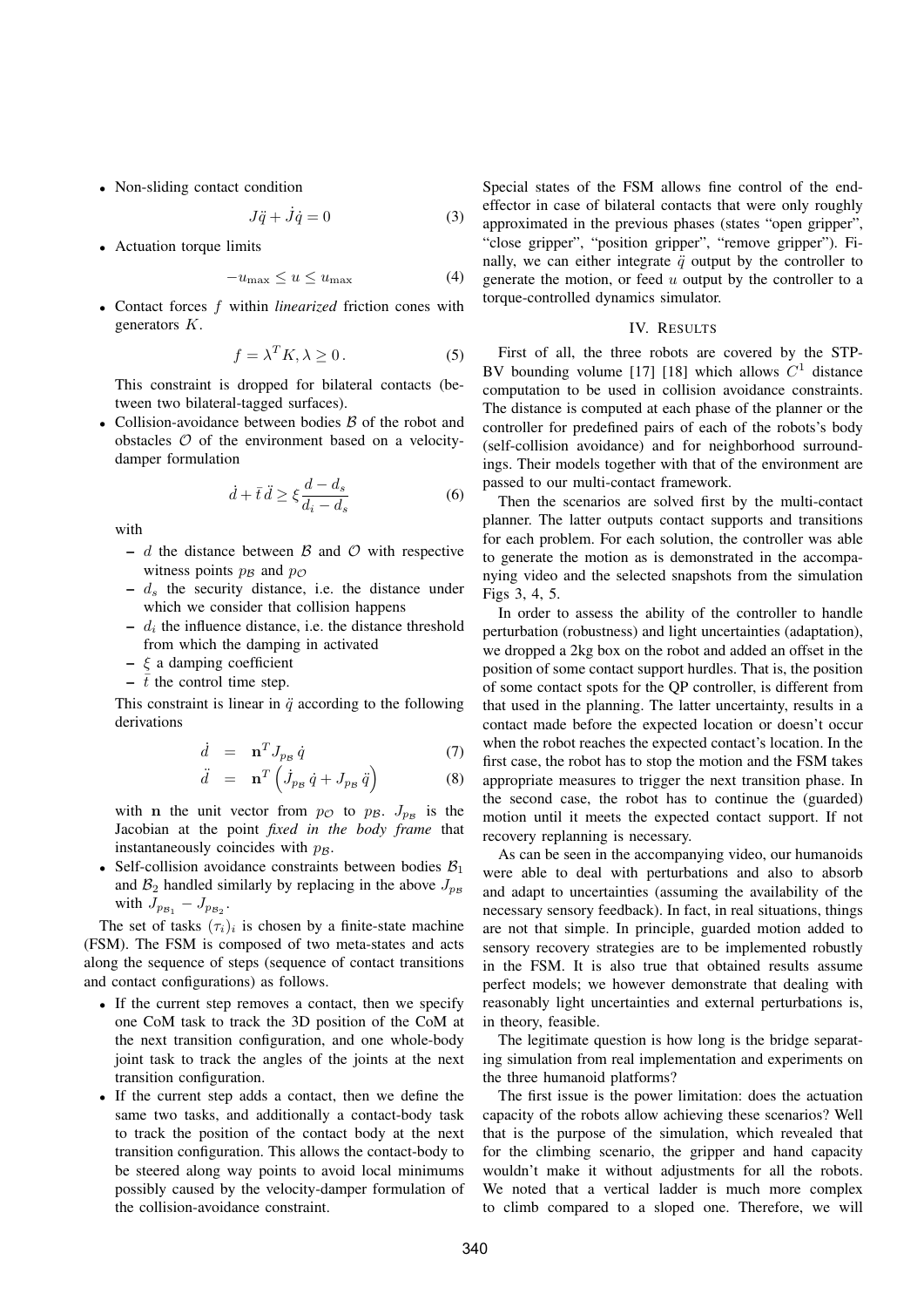

Fig. 3. Snapshots from multi-contact planning of HRP-4 crumbling through a narrow way-through. The supports consists in the left and right blocks, an inclined soil and a relatively high stair, requiring arm supports to climb. This scenario is also achieved with the two other robots. For the HRP-2 robot, a box of 2kg was dropped during one phase of motion and the robot could comply with it.



Fig. 4. Full multi-contact planning transitions for the ROMEO robot climbing a ladder. Climbing the ladder with multi-contact motion is also planned for the two other humanoid robots. For the HRP-2, one of the ladder bar was put with a position discrepancy during the multi-contact motion generation and by assuming that the right position is given at the moment of execution, the robot was still able to deal with.



Fig. 5. Main snapshots from multi-contact planning of HRP-2 ingress in a car (model suggested by DARPA). From left to right: right after the initial posture, few steps with a support on the steering wheel (that is not yet mobile in the simulation); a support found by the right hand on the car's seat; unsuccessful ingress trial with the left foot; withdrawing left foot tree and engage ingress with the right foot; and finally a successful ingress with other few steps in the car. Note that no other knowledge except initial and final position is provided: the car model and its possible contact support areas is given together with that of the HRP-2. This scenario was also planned with the three robots and outcome a different contact supports for the three of them.